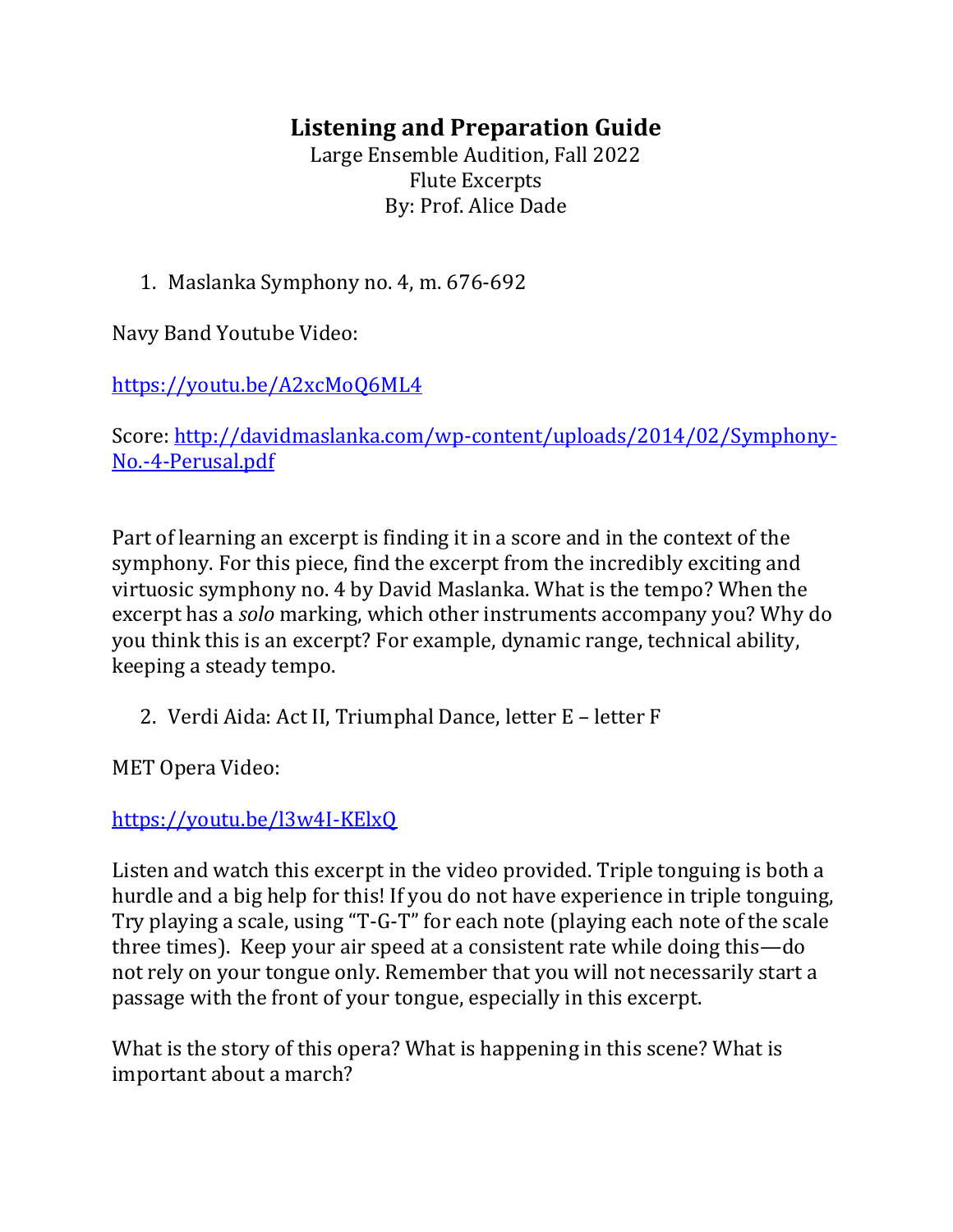3. Rossini Italian Girl in Algiers, 4 measures before letter G through letter G.

Prague Symphony Orchestra Video:

[https://youtu.be/kgTiWmI\\_yIM](https://youtu.be/kgTiWmI_yIM)

Please note: You may play this excerpt on flute or piccolo, your choice. If you choose piccolo, it is also a request that you are giving a piccolo chair in a large ensemble.

Rossini parts do not always have the articulations Rossini intended. What matters most is the character of this excerpt, keeping it light and simple. Listen to the other wind solos in this piece for inspiration.

Things to remember in general:

- 1. Try to listen to these excerpts every day, finding other recordings as well.
- 2. Practice slowly, building a good foundation on the technical aspect of the excerpt. Try and gauge how long you have to feel comfortable with the music and set short-term goals before audition day.
- 3. Record yourself, checking your intonation, pulse, and direction.
- 4. Find metronome markings by listening to several recordings. The average tempo of the three is most likely a good tempo.
- 5. Keep a positive attitude! If you are having a difficult time with an excerpt, ask a friend or reach out to Prof Dade via email. She is unable to provide lessons for the excerpts but may be able to help.

For the audition:

- 1. Do not ask the committee questions during your audition. This audition is meant to be anonymous.
- 2. Make sure to sign up for an audition at least a few days before.
- 3. Try to play your excerpts for friends before the audition day.
- 4. Get to your audition early, warmed up and ready to play.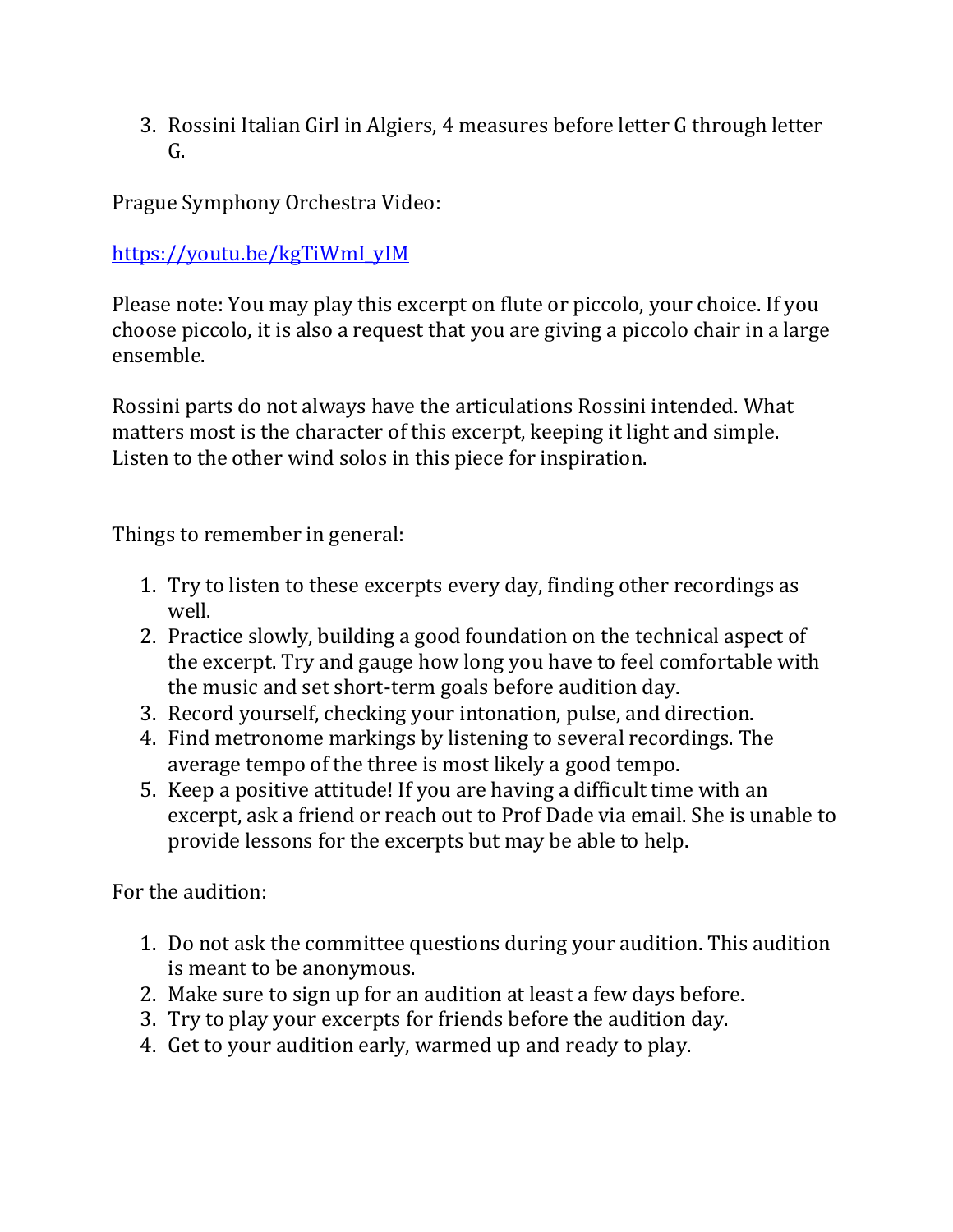5. When filling out your audition form, let Prof Dade know if you are in Marching Mizzou or have class conflicts with large ensemble rehearsal times.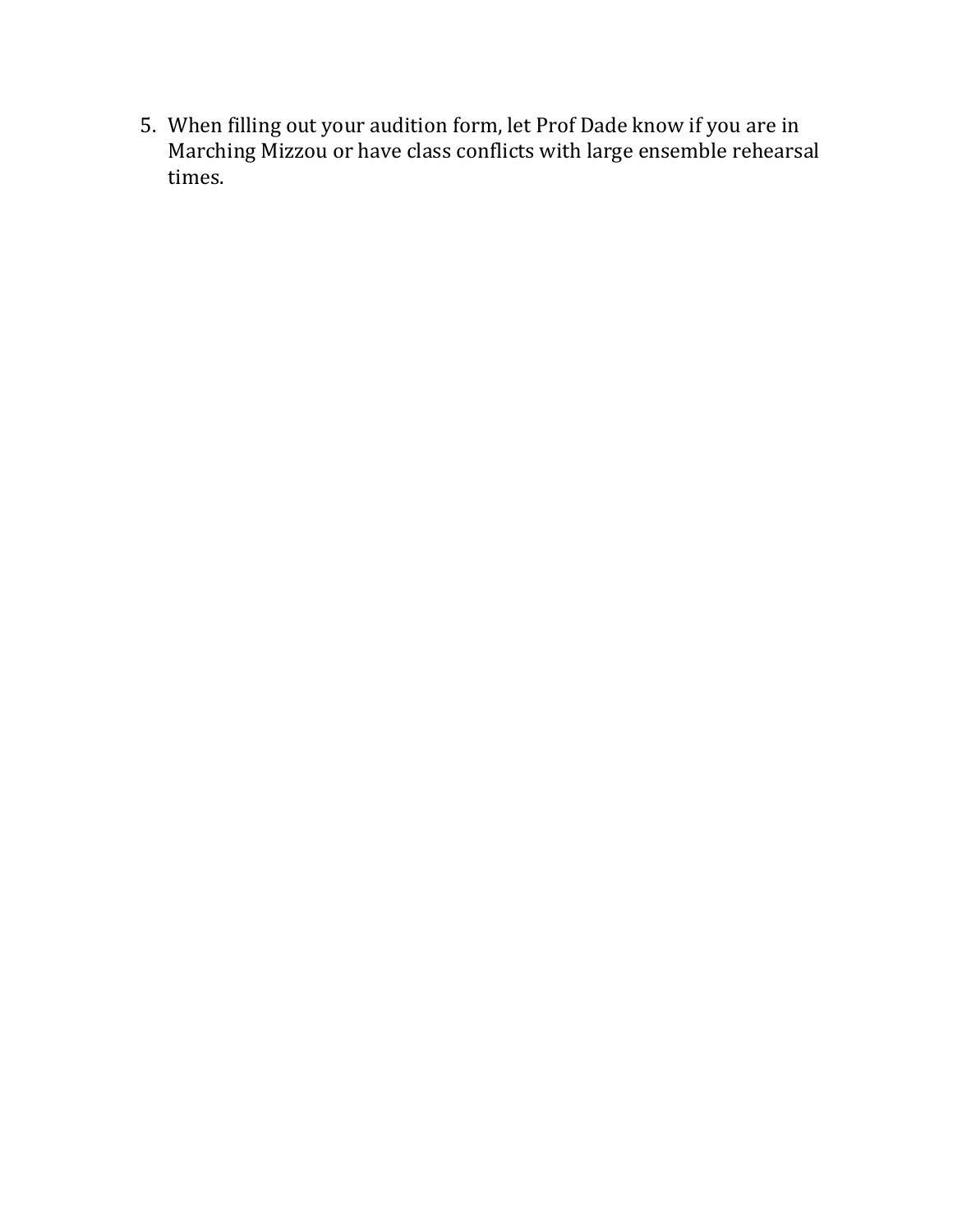## *Flute*

**#8 Maslanka:** Symphony No. 4 mm. 676 - 692

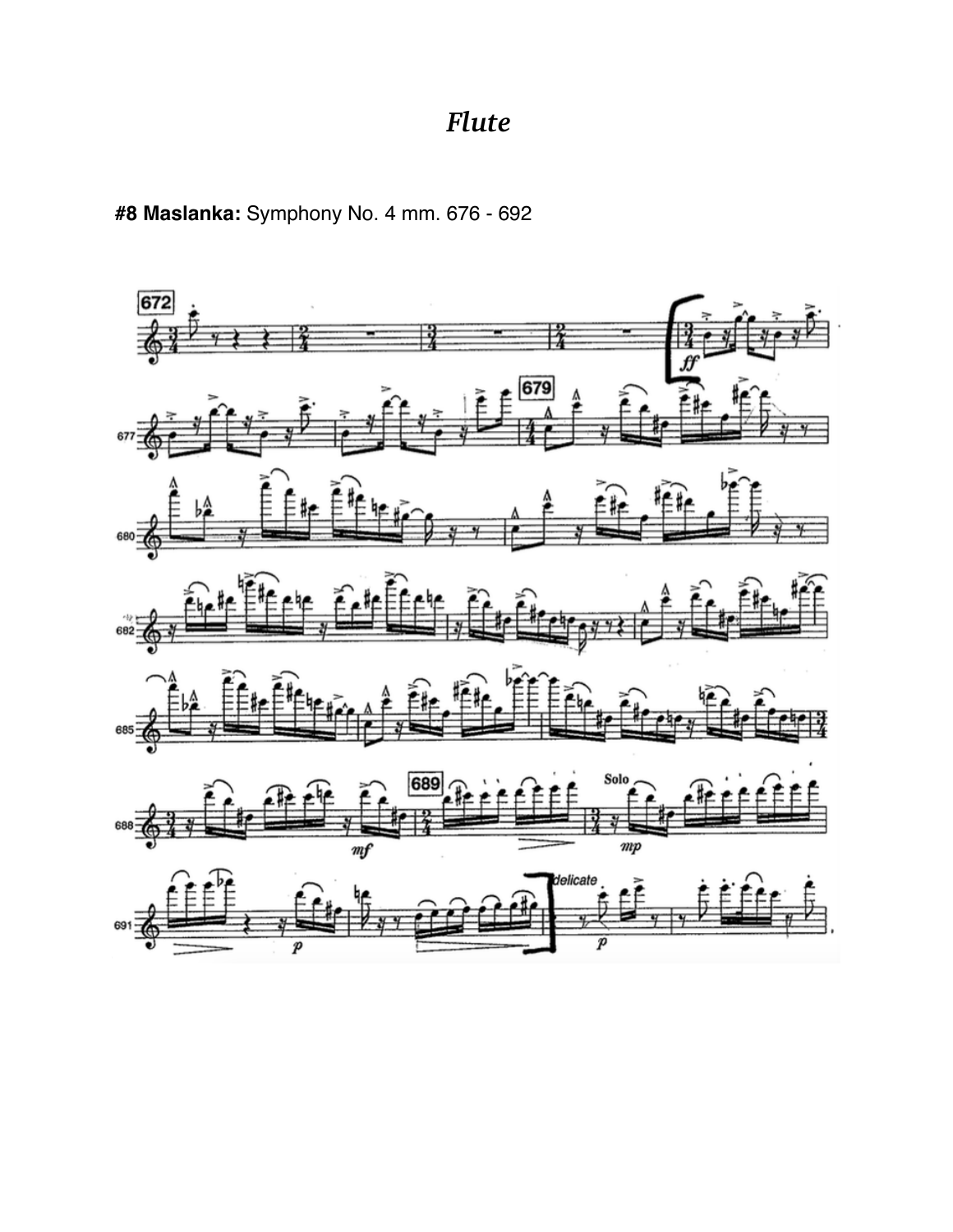